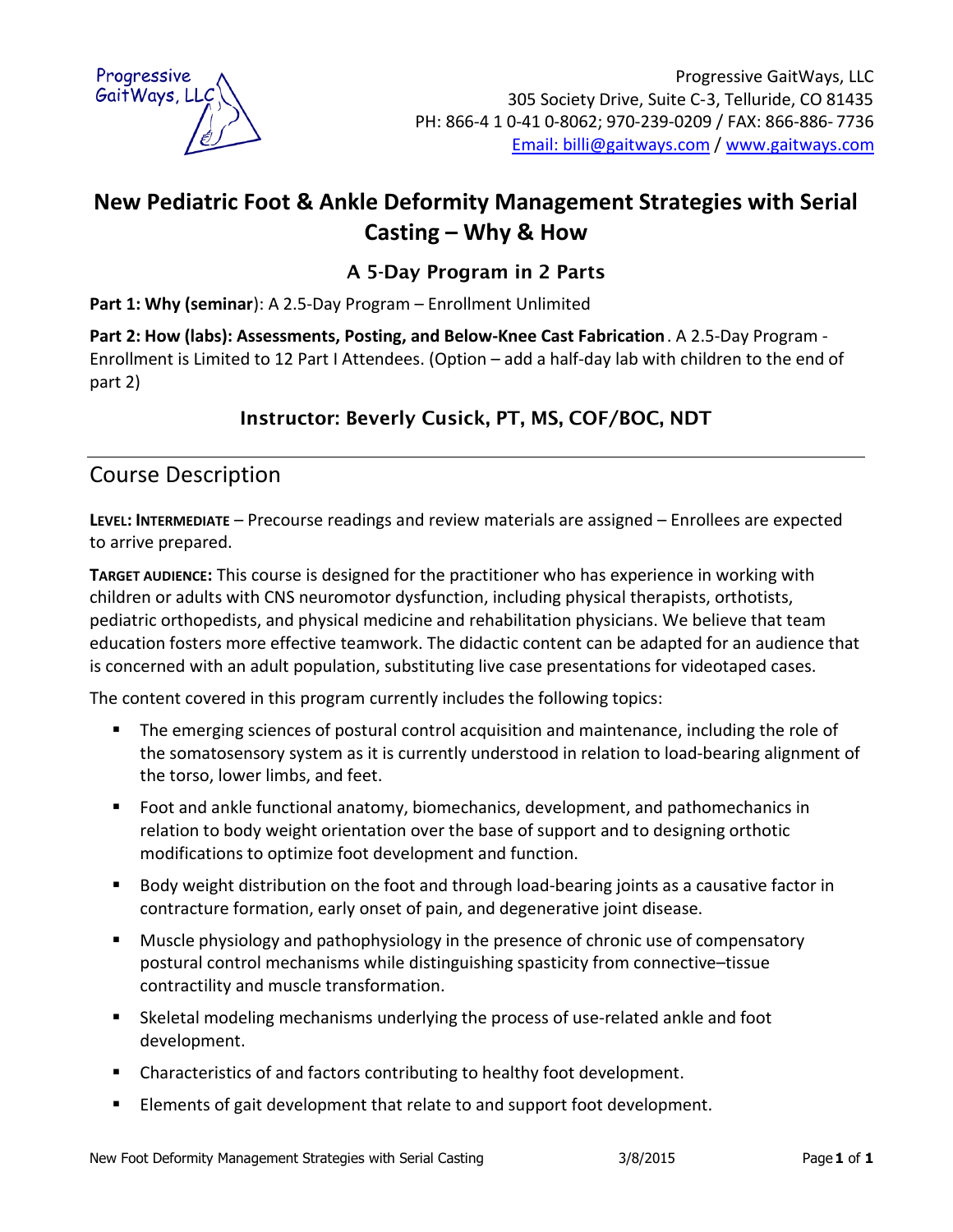- The kinesiology and pathokinesiology related to and in support of the safe and effective use of below-knee casts and orthotic interventions designed to improve postural alignment and control and to reduce developmental, flexible foot and ankle deformities that commonly develop in the presence of central nervous system dysfunction, hypotonia, and ligament laxity in childhood. Discussion of orthotic options includes Elaine Owen's Tuned AFO/Footwear Combinations, heel lifting and weight-line training, orthotic posting and foot packaging principles and strategies.
- **Hypoextensibility management is distinguished from the alteration of movement strategies,** and includes discussions of interventions such as positioning, resting splints, manual stretching, neurolytics, and serial casting.

Common developmental foot deformities are identified and described in terms of plane-based anatomical components. Musculoskeletal assessment procedures are reviewed as the findings lead the clinician to a systematic clinical decision-making process regarding orthotic design in terms of desired load-bearing foot and limb joint alignment, magnitude of segment enclosure, degrees of freedom provided or restrained, and posting options. Soft-tissue extensibility findings are also used in the documentation of the effects of assorted orthotic intervention strategies.

Labs feature closely-supervised trials of several ankle and foot assessment procedures, with findings applied to orthotic posting and design. Materials will be provided for 1.5 days of training in fabrication of two types of below-knee casts, and for undertaking posting trials to preview effects of proposed orthotic modifications.

# Course Objectives

## **Participants completing the** *seminar portion* **of this course are expected to be able to:**

- **•** Describe, in plane-based terminology, the motions of the joints and various bones of the foot in the open and closed kinetic/kinematic chains.
- **EXED** Discuss the relationship between joint alignment and related muscle function in terms of joint axis inclination, muscle and loading force vectors, lever arms, and resultant moments.
- **BED DESCRIPT DESCRIPT DESCRIPT ON A** DESCRIPT ON the foot in **PESC** in the foot in the achievement and maintenance of postural control in standing and gait.
- **Explain the clinical rationale for using specific assessment techniques to identify features of soft** tissue extensibility, joint mobility, and structural alignment in the ankle and foot.
- **EXEDENTIFY Discuss the reported reliability and validity of common clinical tests for spasticity.**
- **EXED** Distinguish between spasticity, connective-tissue contractility, and soft-tissue transformation, and discuss management implications.
- **Discuss the physiology and functional significance of R<sub>1</sub> (first-catch) end range of motion.**
- **Explain the physiologic and structural changes that are known to occur in chronically over**recruited muscle and surrounding tissues following a history of recruitment for maintenance of verticality.
- **Distinguish between dominance and strength within a muscle force couple.**

New Foot Deformity Management Strategies with Serial Casting 3/8/2015 Page **2** of **2**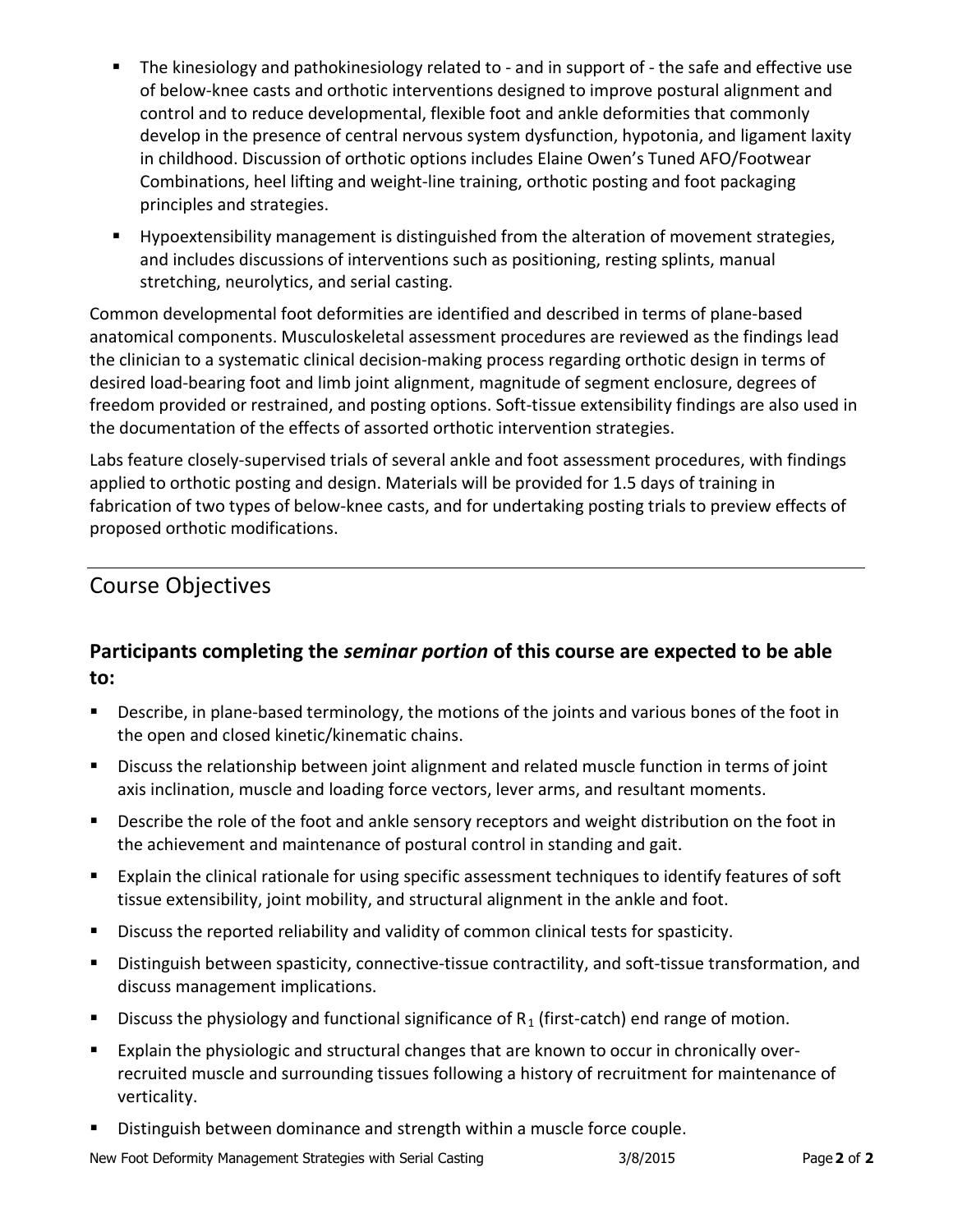- **Upon discovering a dominant muscle, name 3 related areas of concern.**
- **•** Describe orthotic posting in sagittal and frontal planes, and discuss posting objectives.
- **EXED** Discuss the purposes of weight line training in foot and ankle deformity management re proprioception and muscle recruitment strategies used for postural control.
- Name 5 features that identify a sound developing foot.
- **If Identify the deformities of the foot and ankle that occur most commonly in children or adults with** CNS upper neuromotor dysfunction, and describe the components of illustrated deformities at each joint in plane-based terms.
- **•** Determine whether a deformity meets the criteria for intervention with heel-posting in ankle plantarflexion, serial casting, an R-wrap© orthosis, stretch splinting, and/or positioning.
- **Explain the rationale for instituting strengthening and range-maintenance measures after** restoring soft tissue extensibility.
- **Discuss the limitations of stretching exercise as a deformity management tool.**

Participants completing the *lab sessions* of this course are expected to be able to:

- **•** Demonstrate novice skill in musculoskeletal assessment of the ankle and foot in the open and closed chains.
- **Bring the principles of orthotic posting to the findings obtained in assessment lab, and formulate** an orthotic design plan.
- **•** Demonstrate novice skill in undertaking an informed, targeted, temporary and exploratory posting trial.
- **•** Demonstrate novice skill level in the fabrication, check-out, and posting of at least 2 types of below-knee cast used for contracture reduction and neuromotor re-education using a combination of plaster and fiberglass cast tape and a polymer "soft" cast tape.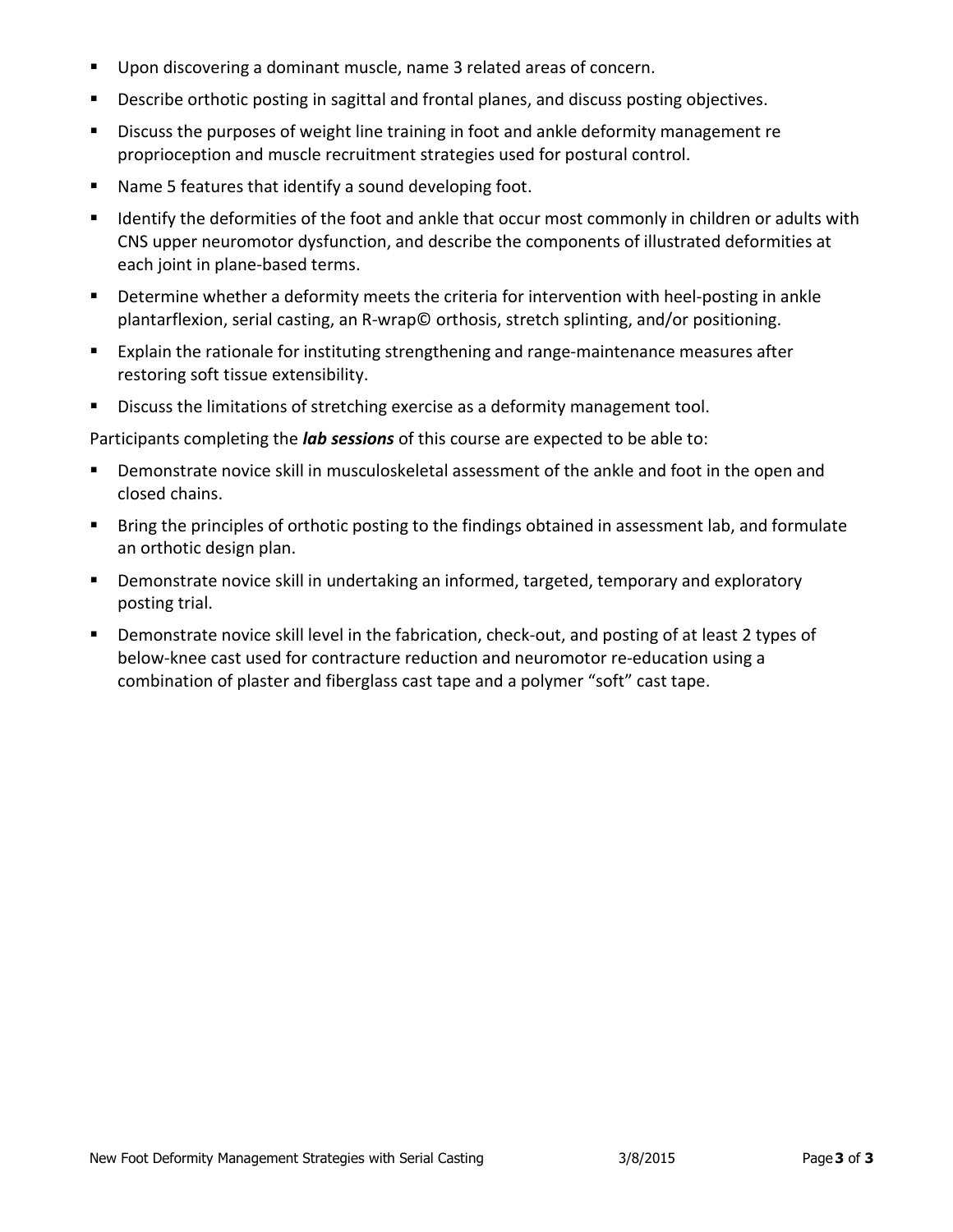# Program Schedule

The course will proceed on the assumption that assigned pre-course materials have been reviewed.

| Start | Description                                                                                                                                      | <b>Contact Hrs</b> |
|-------|--------------------------------------------------------------------------------------------------------------------------------------------------|--------------------|
| 8:00  | Arrive, sign in, settle in                                                                                                                       | 00                 |
| 8:30  | Introduction                                                                                                                                     | .25                |
| 8:45  | Review of Functional Anatomy & Closed-Chain Function of the Subtalar &<br>Midtarsal Joints Using Plane-Based Terminology                         | .75                |
| 9:30  | Ideal Ankle & Foot Function in Gait: Significance of Tibial Deceleration, Foot<br>Joint Congruency, Ankle Plantarflexion, & the Torque Generator | .75                |
| 10:15 | Short Break - 15 min                                                                                                                             | 00                 |
| 10:30 | The Role of Spasticity in Equinus Deformity Development                                                                                          | .50                |
| 11:00 | Postural Control Deficits and Contracture Formation and Management: Are<br>They Related?                                                         | .75                |
| 11:45 | Lunch                                                                                                                                            | 00                 |
| 12:45 | Discussion of Prereading handout - Muscle Pathophysiology                                                                                        | .25                |
| 1:00  | Sahrmann's Principles with Implications for Foot Deformity Management                                                                            | .75                |
| 1:45  | Name That Foot deformity!!!!                                                                                                                     | 1.00               |
| 2:45  | Short break - 15 min                                                                                                                             | 00                 |
| 3:00  | Ankle Dorsiflexion ROM: Development & Assessment - Significance of R1 End<br>Range                                                               | .75                |
| 3:45  | Sagittal Plane Posting: Principles & Strategies                                                                                                  | .75                |
| 4:30  | <b>Videotaped Cases</b>                                                                                                                          | .50                |
| 5:00  | <b>Questions and Discussion</b>                                                                                                                  | .25                |
| 5:15  | Adjourn<br>Didactic contact<br>hours:                                                                                                            | 7.25               |

#### **Day One – Seminar**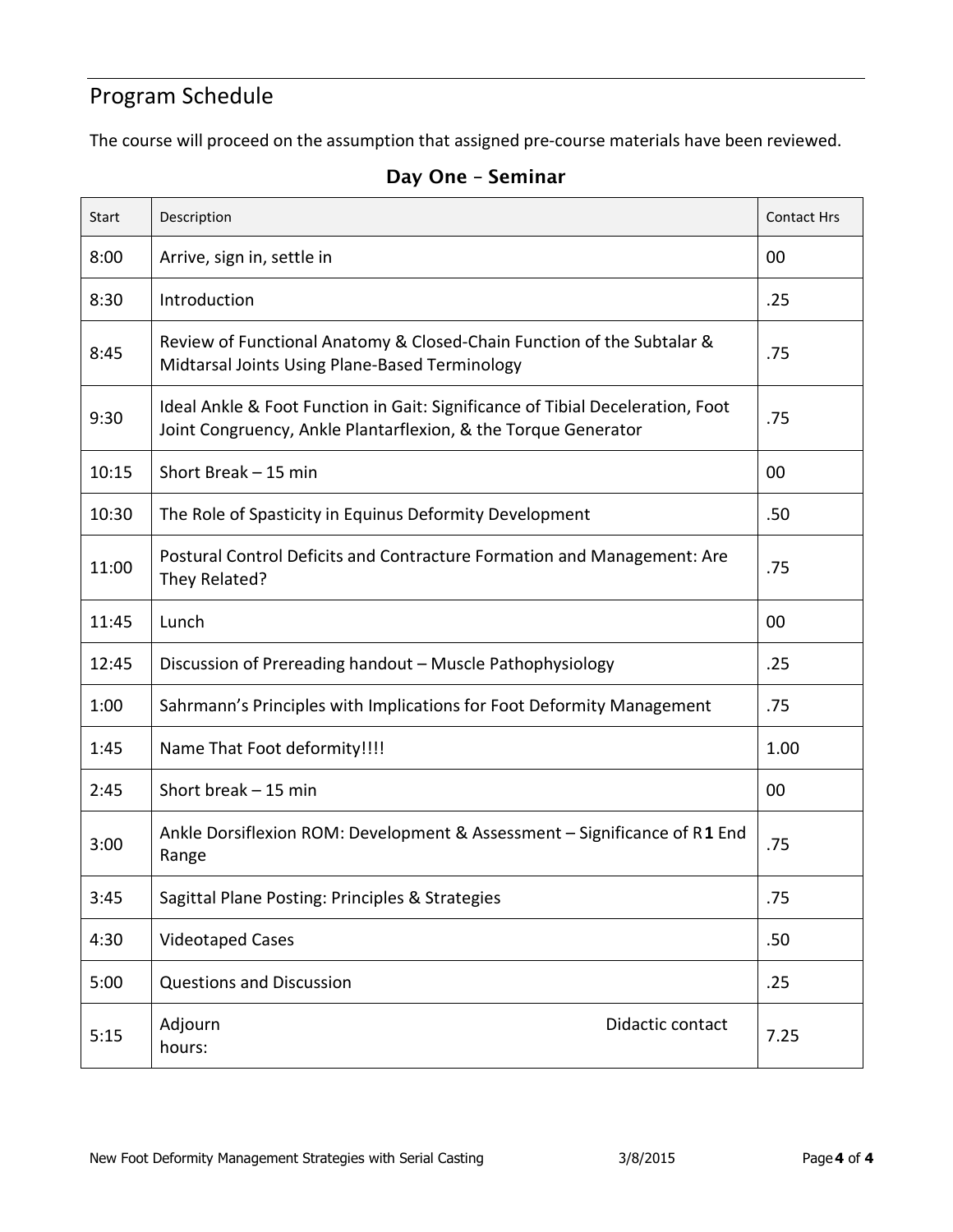# **Day 2 – Seminar**

| <b>Start</b> | Description                                                                 | <b>Contact Hrs</b> |
|--------------|-----------------------------------------------------------------------------|--------------------|
| 8:15         | Sign in                                                                     | 00                 |
| 8:30         | Review of Open Kinematic/Kinetic Chain (OKC) Foot Assessment Procedures     | .75                |
| 9:15         | Review of Closed-Chain Foot Assessment Procedures                           | .50                |
| 9:45         | Short break $-15$ min                                                       | 00                 |
| 10:00        | Foot Pathomechanics – Implications for Modifying the Orthotic Floor         | 1.00               |
| 11:00        | Ideal Features of Foot Development (or, will (s)he outgrow that pronation?) | 1.00               |
| 12:00        | Lunch                                                                       | 00                 |
| 1:00         | Orthotic Design: Keys to Optimizing Effectiveness for Neuromotor Re-Ed      | 1.25               |
| 2:15         | Short Break (15 min)                                                        |                    |
| 2:30         | Conservative Hypoextensibility Management Strategies                        | .50                |
| 3:00         | Serial Casting Principles & Methods                                         | 1.00               |
| 4:00         | <b>Videotaped Case Presentation</b>                                         | .25                |
| 4:45         | <b>Questions &amp; Discussion</b>                                           | .25                |
| 5:00         | Didactic contact hours:<br>Adjourn                                          | 6.50               |

## **Day 3 – Seminar (AM)**

| <b>Start</b> | Description                                                                                                                                                                                                                                                                                                | <b>Contact Hrs</b> |
|--------------|------------------------------------------------------------------------------------------------------------------------------------------------------------------------------------------------------------------------------------------------------------------------------------------------------------|--------------------|
| 8:15         | Sign in                                                                                                                                                                                                                                                                                                    | 00                 |
| 8:30         | <b>Working Session:</b> Videotaped Cases - In 3 small groups, attendees:<br>Sort recorded findings into orthopedic/management categories<br>٠<br>Propose targeted management strategies, including orthotic design and<br>$\bullet$<br>modifications<br>Prioritize five management strategies<br>$\bullet$ | 1.50               |
| 10:00        | <b>Break</b>                                                                                                                                                                                                                                                                                               |                    |
| 10:30        | Review Workshop Cases                                                                                                                                                                                                                                                                                      | 1.00               |
| 11:30        | <b>Summary &amp; Discussion</b>                                                                                                                                                                                                                                                                            | .50                |
| 12:00        | Part 1 attendees turn in course evals and adjourn.<br>Part II attendees go to lunch.                                                                                                                                                                                                                       | .00                |
|              | Total didactic contact hours:                                                                                                                                                                                                                                                                              | 16.75              |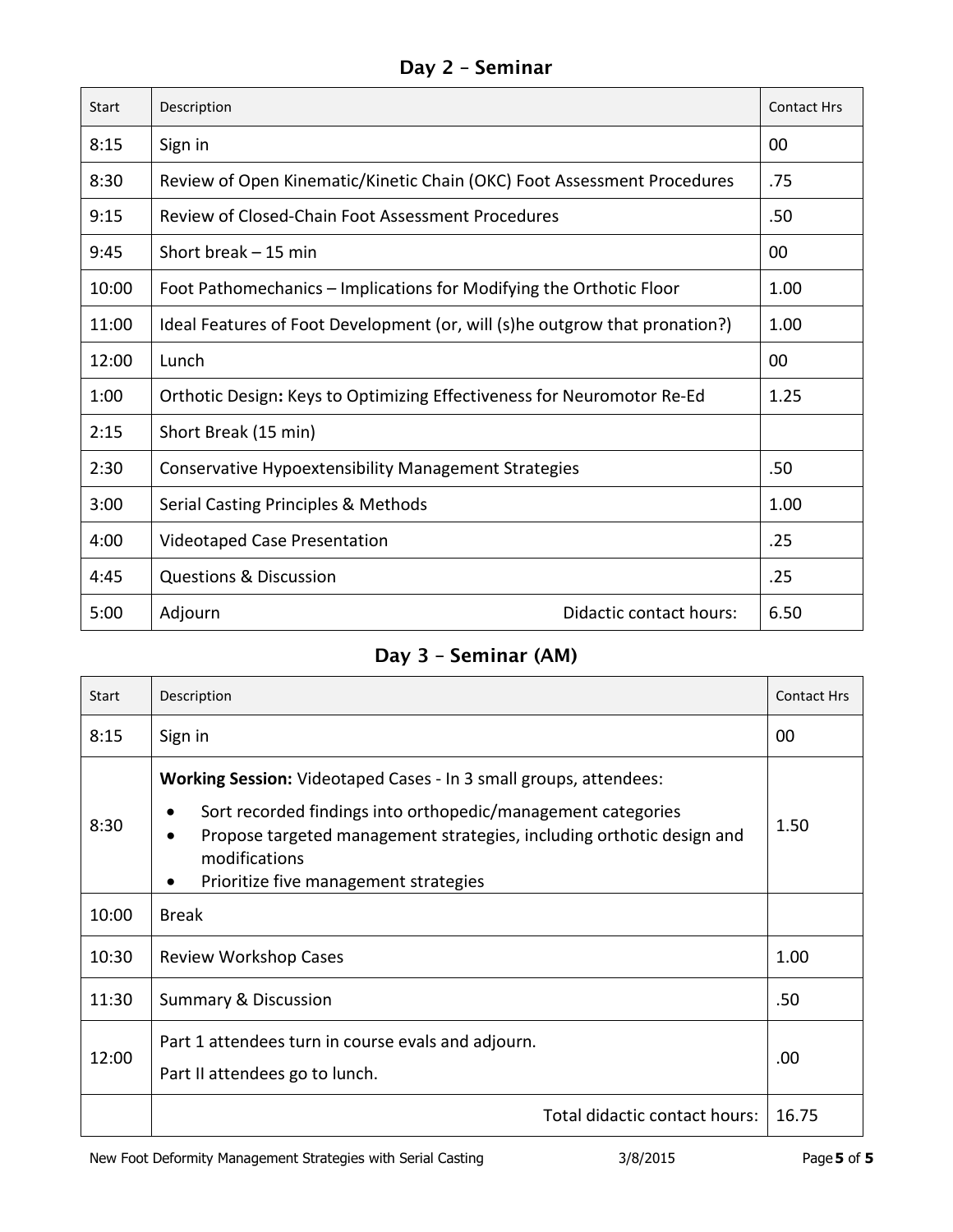| Start | Description                                                                                                                                         | <b>Contact Hrs</b> |
|-------|-----------------------------------------------------------------------------------------------------------------------------------------------------|--------------------|
| 2:00  | LAB: Land-marking the Foot and Ankle for Open-Chain Assessments: Foot in<br>Congruity, Foot Joint ROM, Ankle DFROM - Teams of 2 evaluate each other | 1.50               |
| 3:30  | <b>Short Break</b>                                                                                                                                  | 00                 |
| 3:45  | <b>LAB:</b> Resume OKC Assessments                                                                                                                  | 1.75               |
| 5:30  | Adjourn                                                                                                                                             |                    |
|       | Total lab contact hours:                                                                                                                            | 3.25               |

## **Day 3 – Seminar (PM) –Assessment Lab Sessions**

## **Day 4 – Closed-Chain Assessments & Begin Cast Fabrication**

| <b>Start</b> | Description                                                       | <b>Contact Hrs</b> |
|--------------|-------------------------------------------------------------------|--------------------|
| 8:15         | Sign in                                                           | 00                 |
| 8:30         | LAB: Closed-Chain Assessments on each other                       | 1.00               |
| 9:30         | Short Break – 15 min                                              | 00                 |
| 9:45         | Workshop: Generate a Posting Plan for Your New Partner (one foot) | .50                |
| 10:00        | <b>LAB:</b> Post one insole for your new partner                  | 1:50               |
| 11:30        | <b>DEMO:</b> FlexCast Fabrication, Posting                        | 00                 |
| 12:00        | Short Lunch (45 min)                                              | 00                 |
| 12:45        | <b>LAB:</b> FlexCast Fabrication, Posting, & Removal – Teams of 2 | 2.25               |
| 3:00         | Short Break - 15 min.                                             | 00                 |
| 3:15         | <b>DEMO &amp; LAB: Footboard Fabrication</b>                      | 2.25               |
| 5:30         | Clean up and adjourn                                              | 00                 |
| 5:45         | Lab contact hours:<br>Adjourn                                     | 7.50               |